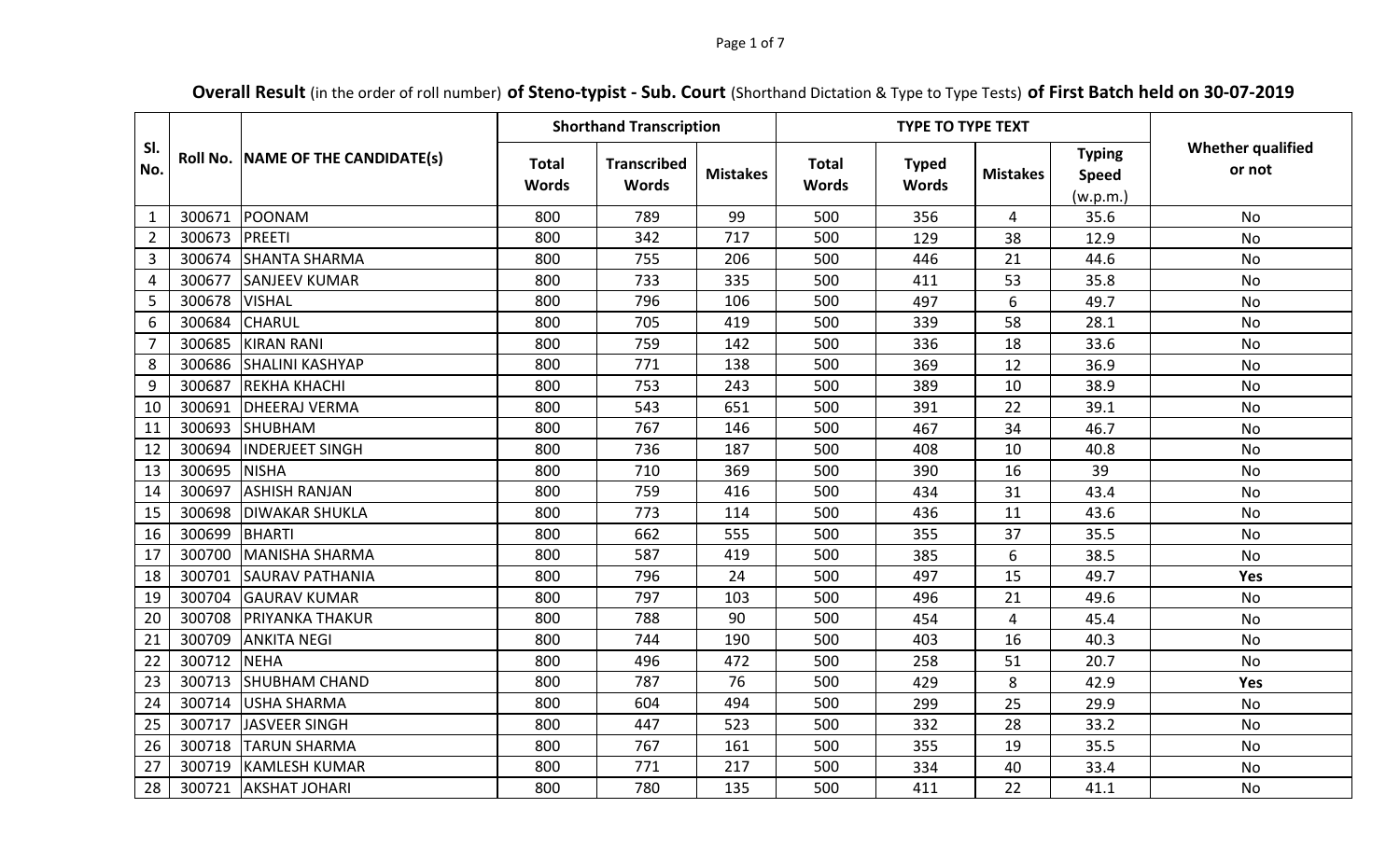|            |               |                                   |                              | <b>Shorthand Transcription</b>     |                 |                              | <b>TYPE TO TYPE TEXT</b>     |                 |                                           |                                                                                                                        |
|------------|---------------|-----------------------------------|------------------------------|------------------------------------|-----------------|------------------------------|------------------------------|-----------------|-------------------------------------------|------------------------------------------------------------------------------------------------------------------------|
| SI.<br>No. |               | Roll No. NAME OF THE CANDIDATE(s) | <b>Total</b><br><b>Words</b> | <b>Transcribed</b><br><b>Words</b> | <b>Mistakes</b> | <b>Total</b><br><b>Words</b> | <b>Typed</b><br><b>Words</b> | <b>Mistakes</b> | <b>Typing</b><br><b>Speed</b><br>(w.p.m.) | <b>Whether qualified</b><br>or not                                                                                     |
| 29         | 300722        | <b>ANKUSH KONDAL</b>              | 800                          | 700                                | 237             | 500                          | 436                          | 49              | 38.7                                      | <b>No</b>                                                                                                              |
| 30         | 300727        | <b>AKSHAY KUMAR</b>               | 800                          | 691                                | 280             | 500                          | 355                          | 23              | 35.5                                      | No                                                                                                                     |
| 31         |               | 300730 PRASHANT KUMAR             | 800                          | 629                                | 319             | 500                          | 379                          | 10              | 37.9                                      | No                                                                                                                     |
| 32         | 300731        | <b>PANKAJ RANA</b>                | 800                          | 758                                | 91              | 500                          | 412                          | 21              | 41.2                                      | No                                                                                                                     |
| 33         | 300732        | <b>HARPREET KAUR</b>              | 800                          | 790                                | 63              | 500                          | 433                          | 11              | 43.3                                      | <b>Yes</b>                                                                                                             |
| 34         | 300735        | RANJANA                           | 800                          | 795                                | 57              | 500                          | 445                          | 18              | 44.5                                      | Yes                                                                                                                    |
| 35         | 300736        | <b>AVTAR CHAND</b>                | 800                          | 736                                | 282             | 500                          | 358                          | 50              | 30.8                                      | No                                                                                                                     |
| 36         | 300737        | <b>LALITA</b>                     | 800                          | 784                                | 126             | 500                          | 433                          | $\overline{2}$  | 43.3                                      | No                                                                                                                     |
| 37         | 300742        | USHA RANI                         | 800                          | 754                                | 159             | 500                          | 393                          | 4               | 39.3                                      | No                                                                                                                     |
| 38         | 300743        | <b>REENA BEGUM</b>                | 800                          | 620                                | 344             | 500                          | 302                          | 12              | 30.2                                      | No                                                                                                                     |
| 39         | 300744        | <b>ASHA RANI</b>                  | 800                          | 764                                | 120             | 500                          | 398                          | 27              | 39.8                                      | No                                                                                                                     |
| 40         | 300746        | <b>JYOTI</b>                      | 800                          | 699                                | 342             | 500                          | 375                          | 24              | 37.5                                      | No                                                                                                                     |
| 41         | 300748        | <b>DIKSHA</b>                     | 800                          | 685                                | 363             | 500                          | 408                          | 23              | 40.8                                      | No                                                                                                                     |
| 42         | 300751        | <b>AMIT CHAND RAMOLA</b>          | 800                          | 794                                | 46              | 500                          | 382                          | 9               | 38.2                                      | Though the candidate has<br>qualified the shorthand<br>transcription test, but failed<br>in qualifying the Typing Test |
| 43         | 300759        | <b>KOMAL</b>                      | 800                          | 793                                | 121             | 500                          | 400                          | 42              | 35.8                                      | No                                                                                                                     |
| 44         | 300760        | MAMTA DEVI                        | 800                          | 628                                | 436             | 500                          | 373                          | 39              | 37.3                                      | No                                                                                                                     |
| 45         | 300761        | <b>DEEPAK GARG</b>                | 800                          | 793                                | 55              | 500                          | 344                          | 9               | 34.4                                      | Though the candidate has<br>qualified the shorthand<br>transcription test, but failed<br>in qualifying the Typing Test |
| 46         | 300763 ANJALI |                                   | 800                          | 793                                | 67              | 500                          | 386                          | 23              | 38.6                                      | Though the candidate has<br>qualified the shorthand<br>transcription test, but failed<br>in qualifying the Typing Test |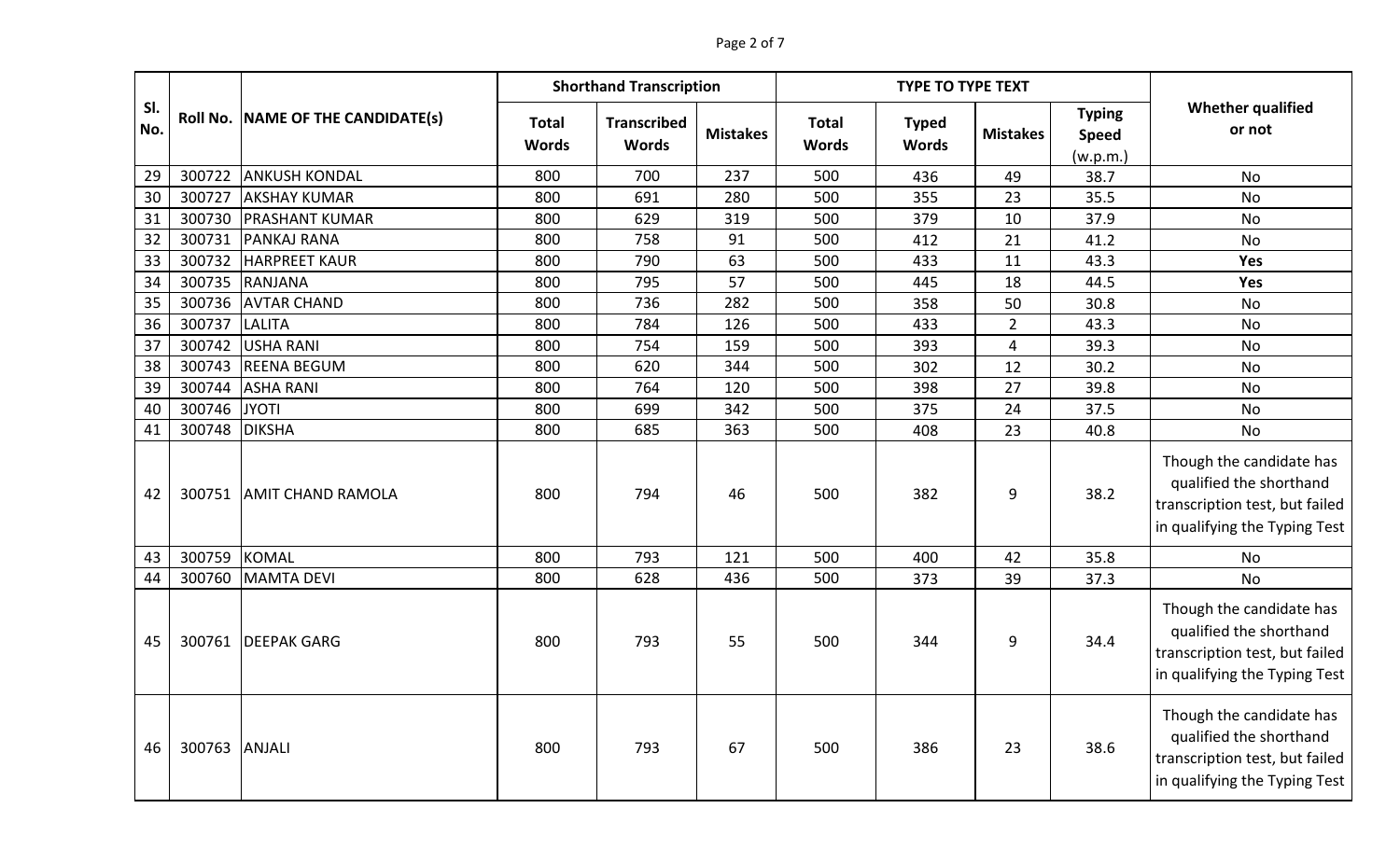|            |          |                          | <b>Shorthand Transcription</b> |                                    |                 |                              | <b>TYPE TO TYPE TEXT</b>     |                 |                                           |                                    |
|------------|----------|--------------------------|--------------------------------|------------------------------------|-----------------|------------------------------|------------------------------|-----------------|-------------------------------------------|------------------------------------|
| SI.<br>No. | Roll No. | NAME OF THE CANDIDATE(s) | <b>Total</b><br><b>Words</b>   | <b>Transcribed</b><br><b>Words</b> | <b>Mistakes</b> | <b>Total</b><br><b>Words</b> | <b>Typed</b><br><b>Words</b> | <b>Mistakes</b> | <b>Typing</b><br><b>Speed</b><br>(w.p.m.) | <b>Whether qualified</b><br>or not |
| 47         | 300764   | <b>RAJ RANI</b>          | 800                            | 469                                | 564             | 500                          | 209                          | 60              | 14.9                                      | <b>No</b>                          |
| 48         | 300765   | <b>JYOTI</b>             | 800                            | 554                                | 540             | 500                          | 411                          | 182             | 22.9                                      | No                                 |
| 49         | 300766   | <b>BABLI DEVI</b>        | 800                            | 696                                | 446             | 500                          | 433                          | 35              | 43.3                                      | <b>No</b>                          |
| 50         | 300767   | <b>KAVITA</b>            | 800                            | 579                                | 502             | 500                          | 310                          | 22              | 31                                        | <b>No</b>                          |
| 51         | 300769   | <b>SATISH</b>            | 800                            | 536                                | 480             | 500                          | 205                          | 26              | 20.5                                      | <b>No</b>                          |
| 52         | 300770   | <b>RAHUL KUMAR</b>       | 800                            | 772                                | 188             | 500                          | 414                          | 16              | 41.4                                      | No                                 |
| 53         | 300773   | <b>NISHARA</b>           | 800                            | 668                                | 433             | 500                          | 345                          | 22              | 34.5                                      | <b>No</b>                          |
| 54         | 300775   | <b>SAROJ KUMARI</b>      | 800                            | 790                                | 222             | 500                          | 359                          | 28              | 35.9                                      | <b>No</b>                          |
| 55         | 300778   | <b>NIDHI BADHAN</b>      | 800                            | 503                                | 504             | 500                          | 336                          | 8               | 33.6                                      | No                                 |
| 56         | 300779   | <b>GAYATRI DEVI</b>      | 800                            | 781                                | 176             | 500                          | 476                          | 6               | 47.6                                      | <b>No</b>                          |
| 57         | 300782   | <b>AMIT PANWAR</b>       | 800                            | 780                                | 70              | 500                          | 432                          | 13              | 43.2                                      | Yes                                |
| 58         | 300784   | <b>SANDEEP KUMAR DAS</b> | 800                            | 786                                | 92              | 500                          | 487                          | 25              | 48.7                                      | <b>No</b>                          |
| 59         | 300786   | <b>SAHIL SHARMA</b>      | 800                            | 801                                | 39              | 500                          | 435                          | 12              | 43.5                                      | Yes                                |
| 60         | 300789   | <b>TARUN SHARMA</b>      | 800                            | 781                                | 59              | 500                          | 497                          | $\overline{2}$  | 49.7                                      | Yes                                |
| 61         | 300791   | MITHILESH KUMAR          | 800                            | 724                                | 422             | 500                          | 390                          | 5               | 39                                        | No                                 |
| 62         | 300792   | SANGEETA VERMA           | 800                            | 706                                | 466             | 500                          | 332                          | 37              | 33.2                                      | No                                 |
| 63         | 300793   | <b>PREETI DEVI</b>       | 800                            | 682                                | 524             | 500                          | 379                          | 185             | 19.4                                      | No                                 |
| 64         | 300795   | <b>WASIM AKRAM</b>       | 800                            | 379                                | 618             | 500                          | 287                          | 43              | 24.4                                      | <b>No</b>                          |
| 65         | 300799   | <b>DIKSHA</b>            | 800                            | 702                                | 513             | 500                          | 267                          | 72              | 19.5                                      | No                                 |
| 66         | 300800   | <b>NAVEEN KUMAR</b>      | 800                            | 785                                | 126             | 500                          | 429                          | 14              | 42.9                                      | No                                 |
| 67         | 300802   | <b>AARTI</b>             | 800                            | 757                                | 290             | 500                          | 474                          | 5               | 47.4                                      | <b>No</b>                          |
| 68         | 300803   | <b>CHETNA SHARMA</b>     | 800                            | 772                                | 234             | 500                          | 403                          | 9               | 40.3                                      | <b>No</b>                          |
| 69         | 300804   | <b>SUBHASH KUMAR</b>     | 800                            | 708                                | 313             | 500                          | 326                          | 13              | 32.6                                      | No                                 |
| 70         | 300805   | <b>AJAY KUMAR</b>        | 800                            | 787                                | 84              | 500                          | 412                          | 18              | 41.2                                      | No                                 |
| 71         | 300811   | LAV KUMAR                | 800                            | 765                                | 149             | 500                          | 395                          | 6               | 39.5                                      | <b>No</b>                          |
| 72         | 300812   | <b>RAJNISHA RANI</b>     | 800                            | 764                                | 202             | 500                          | 343                          | 63              | 28                                        | <b>No</b>                          |
| 73         | 300816   | MEENAKSHI                | 800                            | 768                                | 396             | 500                          | 353                          | 28              | 35.3                                      | No                                 |
| 74         | 300818   | <b>DALJEET KAUR</b>      | 800                            | 742                                | 198             | 500                          | 347                          | 10              | 34.7                                      | No                                 |
| 75         | 300820   | <b>TANUJA CHANDEL</b>    | 800                            | 727                                | 221             | 500                          | 388                          | 66              | 32.2                                      | <b>No</b>                          |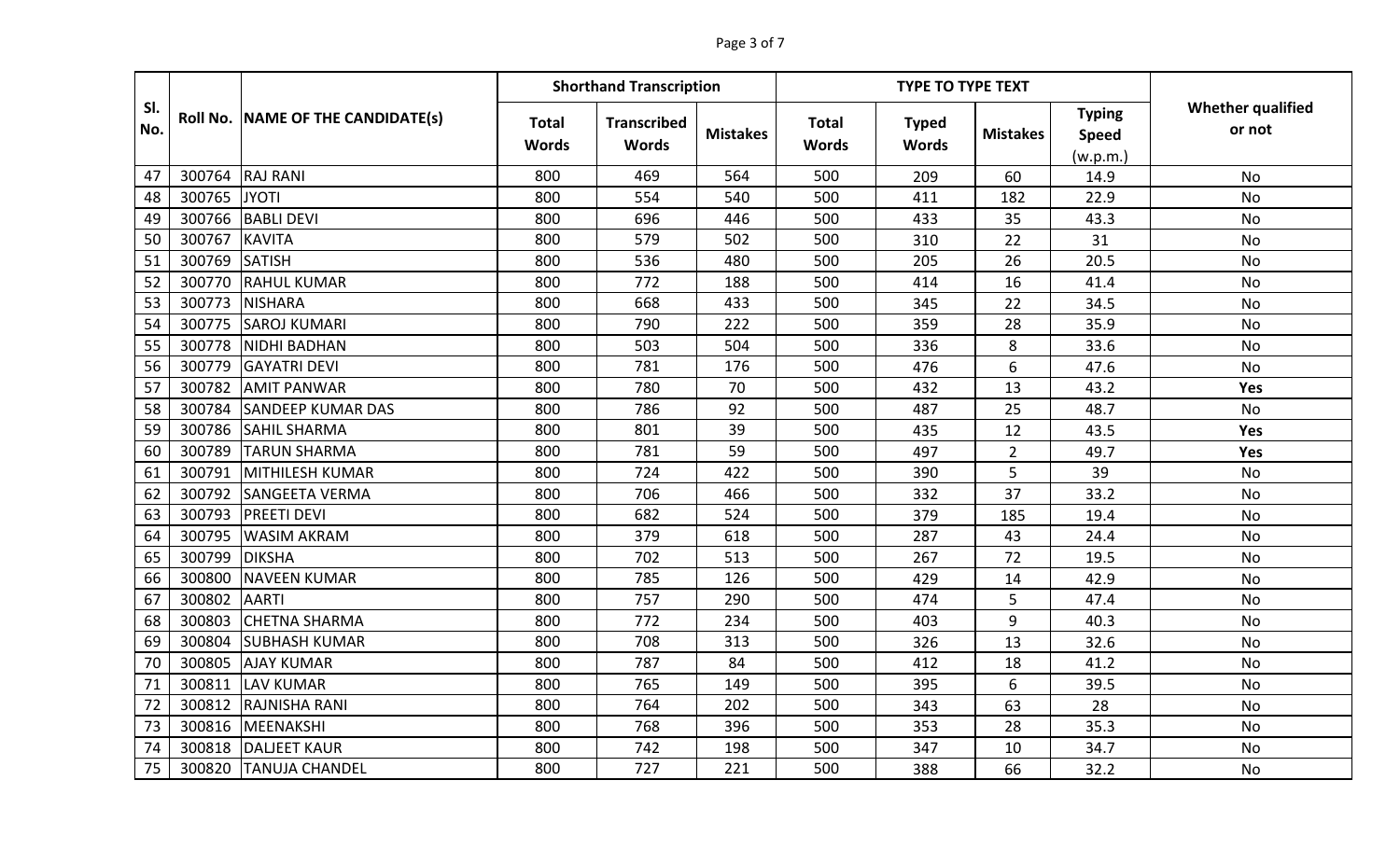|            |             |                                   | <b>Shorthand Transcription</b><br><b>TYPE TO TYPE TEXT</b> |                                    |                 |                              |                              |                 |                                           |                                                                                                                        |
|------------|-------------|-----------------------------------|------------------------------------------------------------|------------------------------------|-----------------|------------------------------|------------------------------|-----------------|-------------------------------------------|------------------------------------------------------------------------------------------------------------------------|
| SI.<br>No. |             | Roll No. NAME OF THE CANDIDATE(s) | <b>Total</b><br><b>Words</b>                               | <b>Transcribed</b><br><b>Words</b> | <b>Mistakes</b> | <b>Total</b><br><b>Words</b> | <b>Typed</b><br><b>Words</b> | <b>Mistakes</b> | <b>Typing</b><br><b>Speed</b><br>(w.p.m.) | <b>Whether qualified</b><br>or not                                                                                     |
| 76         | 300821      | <b>GAURAV SRIVASTAVA</b>          | 800                                                        | 790                                | 42              | 500                          | 388                          | 12              | 38.8                                      | Though the candidate has<br>qualified the shorthand<br>transcription test, but failed<br>in qualifying the Typing Test |
| 77         | 300824      | JYOTI THAKUR                      | 800                                                        | 777                                | 96              | 500                          | 428                          | 8               | 42.8                                      | <b>No</b>                                                                                                              |
| 78         | 300826      | MOHIT                             | 800                                                        | 764                                | 152             | 500                          | 496                          | 12              | 49.6                                      | <b>No</b>                                                                                                              |
| 79         | 300827      | <b>GEETA</b>                      | 800                                                        | 782                                | 116             | 500                          | 485                          | 8               | 48.5                                      | <b>No</b>                                                                                                              |
| 80         | 300828      | <b>SURAIYA MONGA</b>              | 800                                                        | 772                                | 143             | 500                          | 408                          | 19              | 40.8                                      | <b>No</b>                                                                                                              |
| 81         | 300829      | KANCHAN                           | 800                                                        | 768                                | 155             | 500                          | 405                          | 20              | 40.5                                      | No                                                                                                                     |
| 82         | 300830      | <b>KALPANA</b>                    | 800                                                        | 760                                | 208             | 500                          | 451                          | 15              | 45.1                                      | No                                                                                                                     |
| 83         | 300831      | <b>SANJAY SINGH</b>               | 800                                                        | 783                                | 86              | 500                          | 419                          | 15              | 41.9                                      | No                                                                                                                     |
| 84         |             | 300832 PRIYANKA CHOUDHARY         | 800                                                        | 654                                | 398             | 500                          | 289                          | 43              | 24.6                                      | No                                                                                                                     |
| 85         | 300839      | <b>GEETA CHAUDHARY</b>            | 800                                                        | 491                                | 595             | 500                          | 297                          | 29              | 29.7                                      | No                                                                                                                     |
| 86         | 300840      | <b>BABITA GAUTAM</b>              | 800                                                        | 464                                | 466             | 500                          | 336                          | 32              | 33.6                                      | <b>No</b>                                                                                                              |
| 87         | 300845      | <b>ROHIT PURI</b>                 | 800                                                        | 743                                | 184             | 500                          | 372                          | 23              | 37.2                                      | <b>No</b>                                                                                                              |
| 88         | 300848      | <b>RAMANDEEP KAUR</b>             | 800                                                        | 680                                | 298             | 500                          | 293                          | 9               | 29.3                                      | <b>No</b>                                                                                                              |
| 89         | 300849      | <b>MOHIT THAKUR</b>               | 800                                                        | 693                                | 347             | 500                          | 331                          | 15              | 33.1                                      | No                                                                                                                     |
| 90         | 300850      | <b>POONAM THAKUR</b>              | 800                                                        | 686                                | 388             | 500                          | 412                          | 19              | 41.2                                      | No                                                                                                                     |
| 91         | 300855      | <b>JAYANT</b>                     | 800                                                        | 786                                | 80              | 500                          | 416                          | 14              | 41.6                                      | Yes                                                                                                                    |
| 92         |             | 300860 MOHIT DHIMAN               | 800                                                        | 799                                | 74              | 500                          | 386                          | 11              | 38.6                                      | Though the candidate has<br>qualified the shorthand<br>transcription test, but failed<br>in qualifying the Typing Test |
| 93         |             | 300864 VINOD PANWAR               | 800                                                        | 611                                | 620             | 500                          | 290                          | 38              | 29                                        | No                                                                                                                     |
| 94         | 300865 RAVI |                                   | 800                                                        | 791                                | 182             | 500                          | 467                          | 44              | 42.3                                      | No                                                                                                                     |
| 95         |             | 300868 CHANDER KANTA              | 800                                                        | 675                                | 377             | 500                          | 382                          | 29              | 38.2                                      | No                                                                                                                     |
| 96         |             | 300870 JIGYASHU SHARMA            | 800                                                        | 786                                | 119             | 500                          | 337                          | 16              | 33.7                                      | No                                                                                                                     |
| 97         | 300871 DIXA |                                   | 800                                                        | 541                                | 669             | 500                          | 262                          | 25              | 26.2                                      | No                                                                                                                     |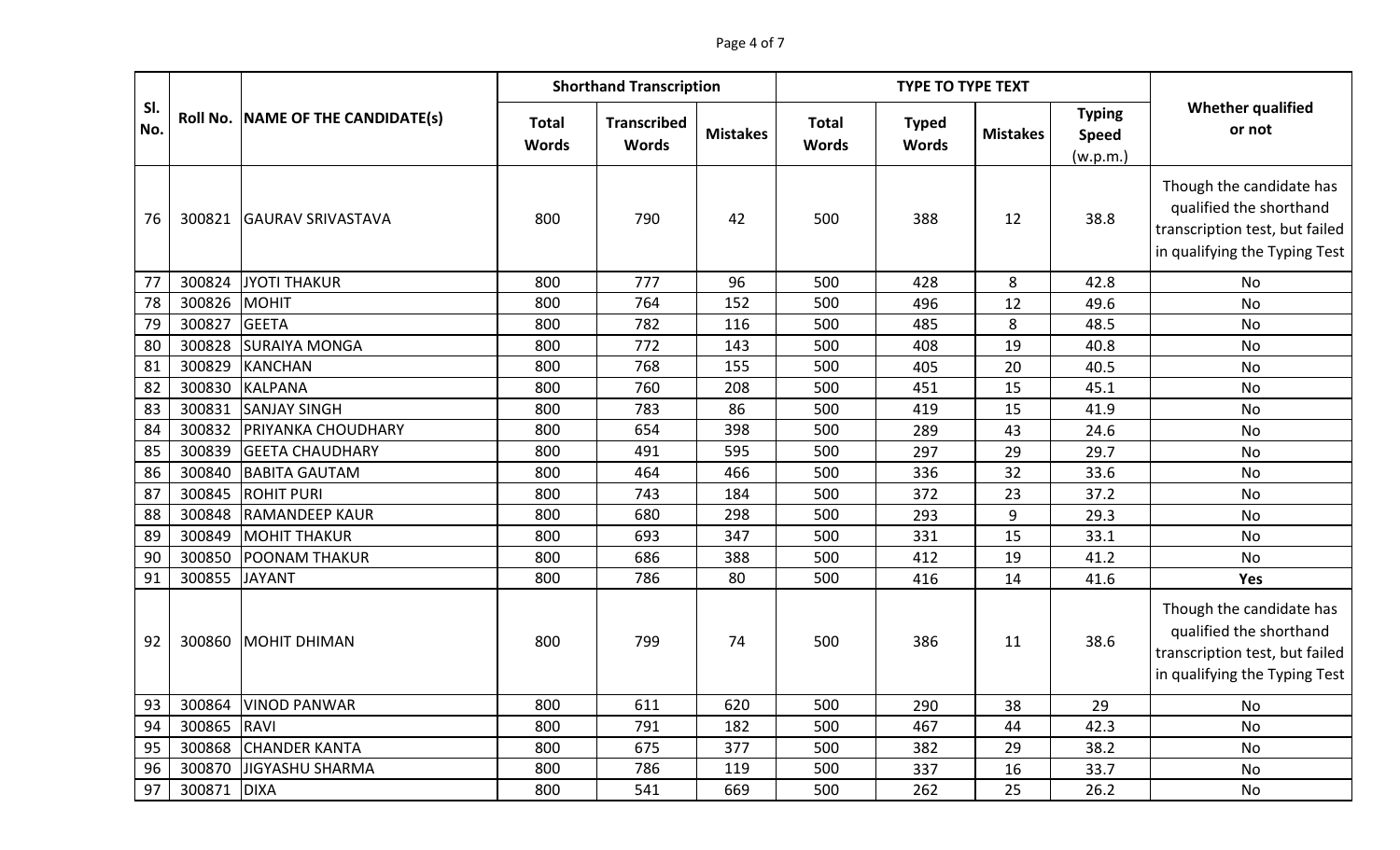|            |        |                                   |                              | <b>Shorthand Transcription</b>     |                 |                              | <b>TYPE TO TYPE TEXT</b>     |                 |                                           |                                                                                                                        |
|------------|--------|-----------------------------------|------------------------------|------------------------------------|-----------------|------------------------------|------------------------------|-----------------|-------------------------------------------|------------------------------------------------------------------------------------------------------------------------|
| SI.<br>No. |        | Roll No. NAME OF THE CANDIDATE(s) | <b>Total</b><br><b>Words</b> | <b>Transcribed</b><br><b>Words</b> | <b>Mistakes</b> | <b>Total</b><br><b>Words</b> | <b>Typed</b><br><b>Words</b> | <b>Mistakes</b> | <b>Typing</b><br><b>Speed</b><br>(w.p.m.) | <b>Whether qualified</b><br>or not                                                                                     |
| 98         | 300874 | <b>AJAY KUMAR</b>                 | 800                          | 595                                | 475             | 500                          | 336                          | 35              | 33.6                                      | <b>No</b>                                                                                                              |
| 99         | 300875 | <b>ASHISH TANWAR</b>              | 800                          | 597                                | 485             | 500                          | 386                          | 20              | 38.6                                      | <b>No</b>                                                                                                              |
| 100        | 300876 | <b>PRITAM PAWAR</b>               | 800                          | 795                                | 103             | 500                          | 422                          | 6               | 42.2                                      | No                                                                                                                     |
| 101        | 300877 | <b>VANDANA THAKUR</b>             | 800                          | 451                                | 615             | 500                          | 250                          | 18              | 25                                        | No                                                                                                                     |
| 102        | 300881 | <b>JYOTI</b>                      | 800                          | 785                                | 193             | 500                          | 425                          | 47              | 37.8                                      | No                                                                                                                     |
| 103        | 300882 | <b>HARSH JASROTIA</b>             | 800                          | 636                                | 264             | 500                          | 497                          | 10              | 49.7                                      | No                                                                                                                     |
| 104        |        | 300883 ASLAM MOHAMMAD             | 800                          | 768                                | 109             | 500                          | 448                          | 13              | 44.8                                      | No                                                                                                                     |
| 105        | 300887 | <b>KAMLESH KUMARI</b>             | 800                          | 575                                | 494             | 500                          | 354                          | 43              | 31.1                                      | No                                                                                                                     |
| 106        | 300888 | JYOTI THAKUR                      | 800                          | 354                                | 707             | 500                          | 290                          | 22              | 29                                        | No                                                                                                                     |
| 107        | 300889 | <b>SAPNA</b>                      | 800                          | 620                                | 507             | 500                          | 317                          | 53              | 26.4                                      | No                                                                                                                     |
| 108        |        | 300890 RAVI SHARMA                | 800                          | 746                                | 234             | 500                          | 460                          | 19              | 46                                        | No                                                                                                                     |
| 109        | 300893 | KUMARI VISHAKHA                   | 800                          | 447                                | 714             | 500                          | 218                          | 84              | 13.4                                      | No                                                                                                                     |
| 110        | 300895 | <b>ANKIT SAINI</b>                | 800                          | 739                                | 300             | 500                          | 265                          | 26              | 26.5                                      | No                                                                                                                     |
| 111        | 300896 | MAJOR SINGH                       | 800                          | 603                                | 531             | 500                          | 247                          | 58              | 18.9                                      | No                                                                                                                     |
| 112        | 300897 | <b>HARPINDER SINGH</b>            | 800                          | 487                                | 597             | 500                          | 226                          | 25              | 22.6                                      | No                                                                                                                     |
| 113        | 300899 | <b>INDIRA DEVI</b>                | 800                          | 792                                | 119             | 500                          | 472                          | 6               | 47.2                                      | <b>No</b>                                                                                                              |
| 114        | 300906 | <b>PARUL DUTTA</b>                | 800                          | 672                                | 329             | 500                          | 242                          | 7               | 24.2                                      | No                                                                                                                     |
| 115        | 300907 | <b>SHABNAM</b>                    | 800                          | 624                                | 438             | 500                          | 317                          | 13              | 31.7                                      | No                                                                                                                     |
| 116        | 300912 | <b>MADHU BALA</b>                 | 800                          | 775                                | 107             | 500                          | 413                          | 12              | 41.3                                      | No                                                                                                                     |
| 117        | 300915 | <b>SHASHI KUMAR</b>               | 800                          | 1019                               | 806             | 500                          | 382                          | 54              | 32.8                                      | No                                                                                                                     |
| 118        | 300918 | <b>ASINA VERMA</b>                | 800                          | 722                                | 415             | 500                          | 403                          | 18              | 40.3                                      | No                                                                                                                     |
| 119        | 300919 | <b>AMIT KUMAR</b>                 | 800                          | 622                                | 459             | 500                          | 353                          | 4               | 35.3                                      | No                                                                                                                     |
| 120        | 300920 | <b>DIVYA</b>                      | 800                          | 496                                | 513             | 500                          | 313                          | 11              | 31.3                                      | No                                                                                                                     |
| 121        | 300922 | <b>BISWARANJAN KUMAR</b>          | 800                          | 718                                | 507             | 500                          | 440                          | 46              | 39.4                                      | No                                                                                                                     |
| 122        |        | 300923 ANKUSH                     | 800                          | 782                                | 78              | 500                          | 380                          | 13              | 38                                        | Though the candidate has<br>qualified the shorthand<br>transcription test, but failed<br>in qualifying the Typing Test |
| 123        |        | 300924 RAVEENA NEGI               | 800                          | 774                                | 247             | 500                          | 418                          | 26              | 41.8                                      | No                                                                                                                     |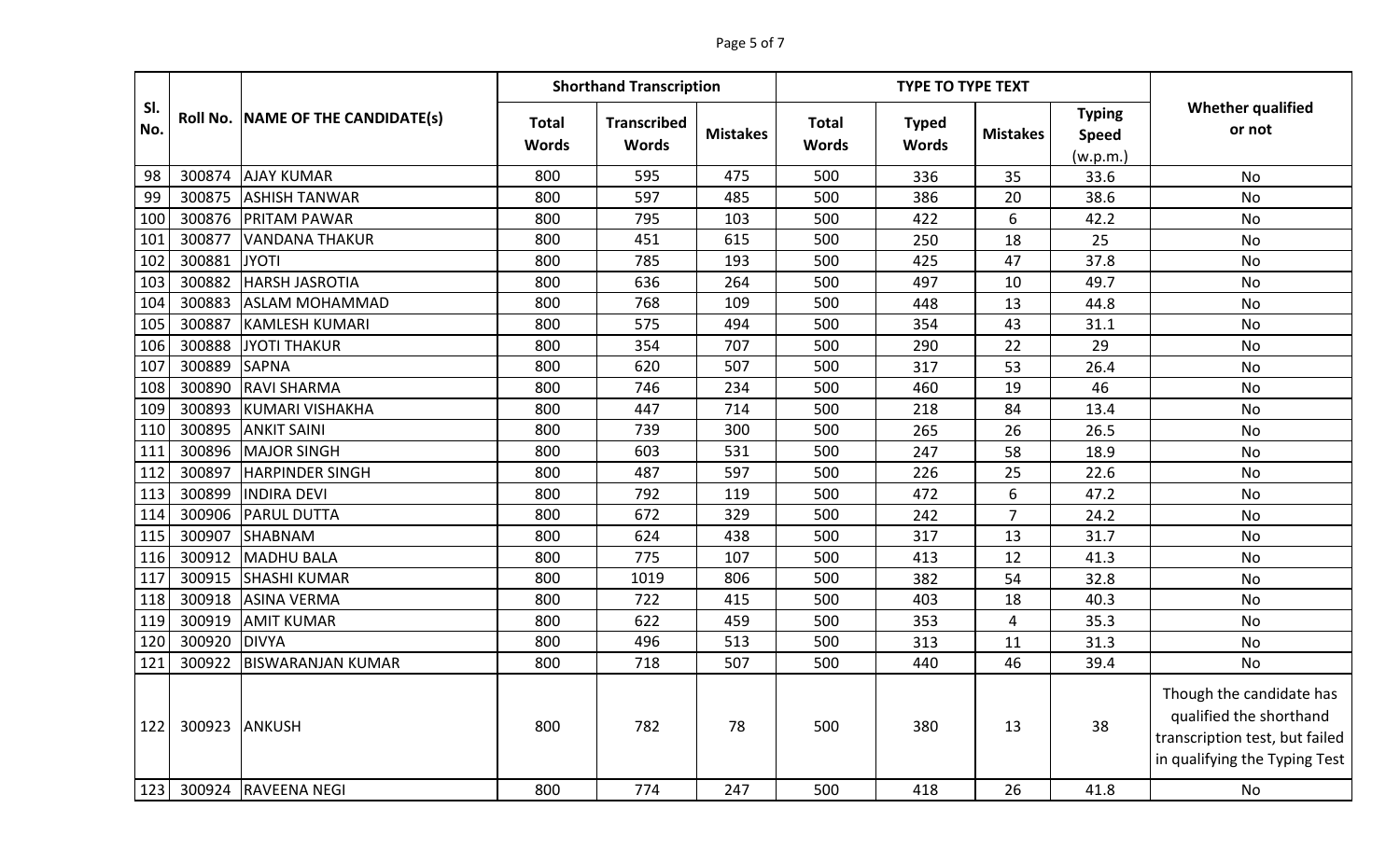## Page 6 of 7

|            |        |                                   |                              | <b>Shorthand Transcription</b>     |                 |                       | <b>TYPE TO TYPE TEXT</b>     |                 |                                           |                                    |
|------------|--------|-----------------------------------|------------------------------|------------------------------------|-----------------|-----------------------|------------------------------|-----------------|-------------------------------------------|------------------------------------|
| SI.<br>No. |        | Roll No. NAME OF THE CANDIDATE(s) | <b>Total</b><br><b>Words</b> | <b>Transcribed</b><br><b>Words</b> | <b>Mistakes</b> | <b>Total</b><br>Words | <b>Typed</b><br><b>Words</b> | <b>Mistakes</b> | <b>Typing</b><br><b>Speed</b><br>(w.p.m.) | <b>Whether qualified</b><br>or not |
| 124        | 300925 | RITU                              | 800                          | 726                                | 321             | 500                   | 344                          | 31              | 34.4                                      | No                                 |
| 125        | 300926 | <b>GURJEET SINGH</b>              | 800                          | 789                                | 70              | 500                   | 450                          | 6               | 45                                        | <b>Yes</b>                         |
| 126        | 300931 | <b>UNIKA CHAUHAN</b>              | 800                          | 645                                | 452             | 500                   | 303                          | 31              | 30.3                                      | No                                 |
| 127        | 300934 | <b>ASHISH KUMAR</b>               | 800                          | 788                                | 118             | 500                   | 457                          | 11              | 45.7                                      | No                                 |
| 128        | 300935 | <b>ANJANA DEVI</b>                | 800                          | 780                                | 178             | 500                   | 484                          | 44              | 44                                        | No                                 |
| 129        | 300937 | <b>SIMRAN</b>                     | 800                          | 660                                | 352             | 500                   | 193                          | 43              | 15                                        | No                                 |
| 130        | 300939 | <b>RATNESH KUMAR MAURYA</b>       | 800                          | 710                                | 446             | 500                   | 404                          | 114             | 29                                        | No                                 |
| 131        | 300946 | <b>VIJAY KUMAR</b>                | 800                          | 762                                | 289             | 500                   | 418                          | 20              | 41.8                                      | No                                 |
| 132        | 300949 | <b>SHUBHAM VERMA</b>              | 800                          | 678                                | 342             | 500                   | 394                          | 34              | 39.4                                      | No                                 |
| 133        | 300951 | <b>PAPALVIR THAKUR</b>            | 800                          | 774                                | 91              | 500                   | 487                          | 34              | 48.7                                      | No                                 |
| 134        | 300952 | <b>PARVEEN</b>                    | 800                          | 789                                | 136             | 500                   | 421                          | 27              | 42.1                                      | No                                 |
| 135        | 300956 | <b>SUNITA</b>                     | 800                          | 516                                | 594             | 500                   | 216                          | 38              | 21.6                                      | <b>No</b>                          |
| 136        | 300958 | <b>NEELAM BALA</b>                | 800                          | 227                                | 661             | 500                   | 284                          | 60              | 22.4                                      | No                                 |
| 137        | 300960 | <b>AMIT SINGLA</b>                | 800                          | 790                                | 37              | 500                   | 498                          | 3               | 49.8                                      | Yes                                |
| 138        | 300961 | <b>AMIT KUMAR</b>                 | 800                          | 788                                | 50              | 500                   | 416                          | 21              | 41.6                                      | <b>Yes</b>                         |
| 139        | 300968 | <b>ANKUSH</b>                     | 800                          | 641                                | 340             | 500                   | 330                          | 6               | 33                                        | <b>No</b>                          |
| 140        | 300969 | <b>PAYAL PURI</b>                 | 800                          | 785                                | 190             | 500                   | 339                          | 16              | 33.9                                      | No                                 |
| 141        | 300970 | <b>SUNIL KUMAR</b>                | 800                          | 271                                | 768             | 500                   | 359                          | 88              | 27.1                                      | No                                 |
| 142        | 300974 | <b>TONIKA SHARMA</b>              | 800                          | 787                                | 241             | 500                   | 461                          | 9               | 46.1                                      | No                                 |
| 143        | 300975 | <b>SHEETAL SAWANT</b>             | 800                          | 437                                | 690             | 500                   | 229                          | 75              | 15.4                                      | No                                 |
| 144        | 300978 | <b>SONAM RAWAT</b>                | 800                          | 748                                | 217             | 500                   | 396                          | 80              | 31.6                                      | No                                 |
| 145        | 300979 | <b>KOMAL</b>                      | 800                          | 792                                | 90              | 500                   | 333                          | 15              | 33.3                                      | No                                 |
| 146        | 300980 | <b>POOJA</b>                      | 800                          | 762                                | 183             | 500                   | 387                          | 18              | 38.7                                      | No                                 |
| 147        | 300981 | PUJA                              | 800                          | 786                                | 97              | 500                   | 419                          | 16              | 41.9                                      | No                                 |
| 148        | 300984 | <b>POONAM KUMARI</b>              | 800                          | 660                                | 464             | 500                   | 272                          | 53              | 21.9                                      | No                                 |
| 149        | 300985 | <b>ANIL</b>                       | 800                          | 748                                | 135             | 500                   | 477                          | 13              | 47.7                                      | No                                 |
| 150        | 300986 | <b>CHETAN THAKUR</b>              | 800                          | 789                                | 40              | 500                   | 403                          | 22              | 40.3                                      | <b>Yes</b>                         |
| 151        | 300987 | <b>AMANDEEP</b>                   | 800                          | 773                                | 175             | 500                   | 335                          | 12              | 33.5                                      | No                                 |
| 152        |        | 300988 SITA DEVI                  | 800                          | 540                                | 556             | 500                   | 332                          | 17              | 33.2                                      | No                                 |
| 153        |        | 300989 JITENDER                   | 800                          | 790                                | 50              | 500                   | 497                          | 4               | 49.7                                      | Yes                                |